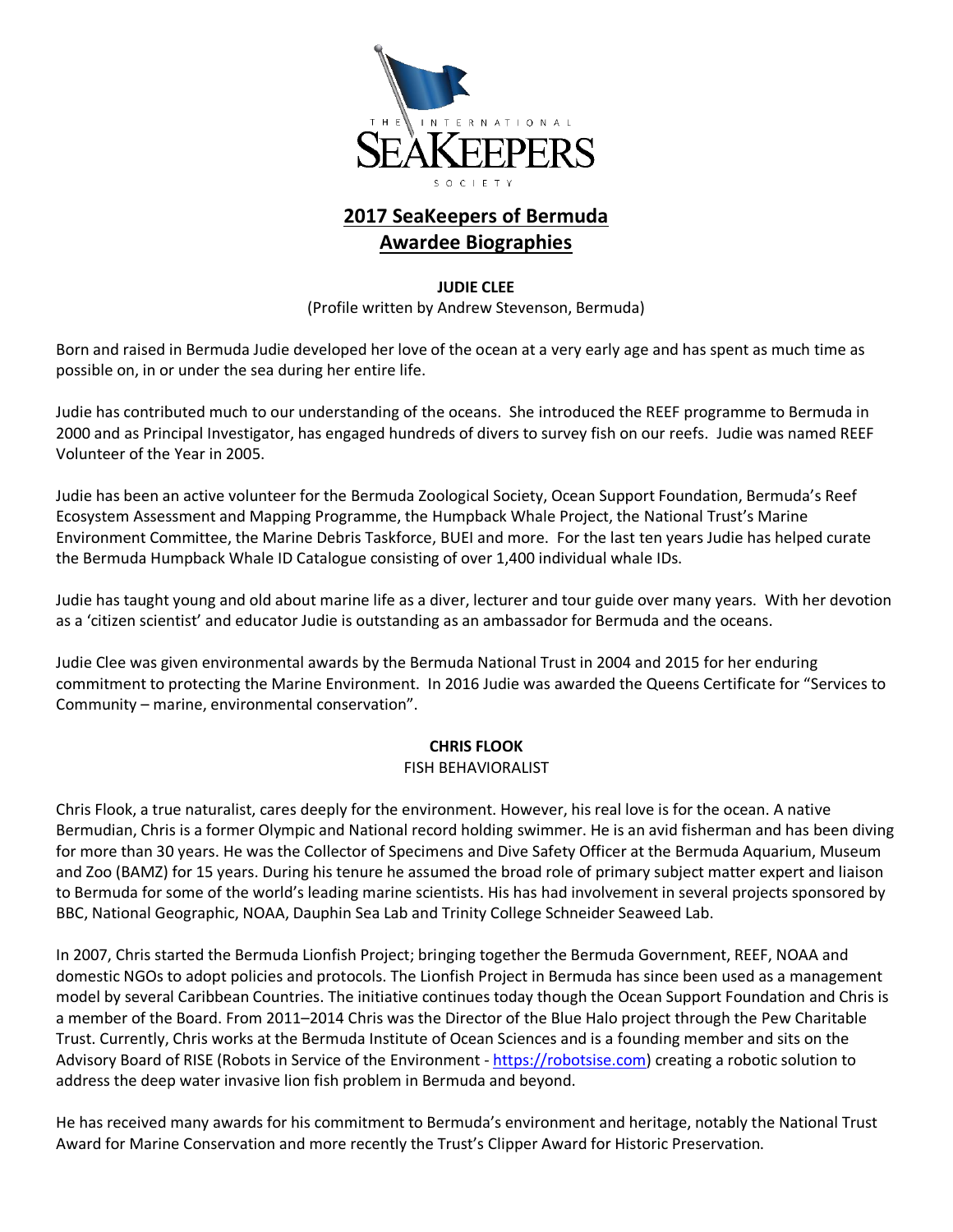#### **PHILIPPE MAX ROUJA**

Philippe Rouja is a Bermudian Anthropologist with over 20 years of research experience working with indigenous coastal communities specializing in marine heritage, traditional marine resource management and human health and nutrition, with communities in Australia, the Caribbean and French Polynesia.

Philippe received his PhD in 1999 for his work with the Bardi people in North Western Australia cataloguing their seasonal traditional fishing practices. Post Doctoral research demonstrated the sustainable genius of the Bardi's fisheries management strategies that simultaneously protect the ecology and increase the nutritional benefits through seasonal harvesting focused on rich sources of omega three fatty acids in tropical fish.

Philippe has held the role of Principal Scientist - Marine Heritage and Ocean Human Health, in the Bermuda Government since 2004 where he oversees the management of Bermuda's shipwrecks and acts as a scientific director, partner and liaison on Bermuda-focused international marine science and media projects. These recently include the last Atlantis mobile ocean eco-toxicology lab mission to Bermuda, sea level rise research with the BUEI and the Bedford Institute, rescuing and analyzing 5 bottles of Civil War shipwreck wine and efforts to document the diversity of life in the Sargasso Sea.

From 2003 to 2014 Philippe was a Principle Investigator with the mobile ecotoxicology lab Atlantis working out of the WHO PAHO collaborating center at the University of Laval Hospital under the direction of Dr Eric Dewailly. The labs have worked extensively in remote coastal communities from the Arctic to the Caribbean directly linking the health of the oceans to human health. Philippe was the PI on Bermuda's first fetal cord blood ecotoxicology study followed in 2006 by a benefit/risk assessment of local fish; measuring levels of n-3 fats, selenium, and mercury in commercial species. Interventions through the public health system led to a documented 5 fold decrease of mercury in Bermuda newborns by 2012.

Philippe also oversaw the development and release of a prize-winning mobile phone app to assist pregnant women in Bermuda in making low mercury high nutrient fish consumption choices for local species; [www.benefishiary.com.](http://www.benefishiary.com/) Philippe is also a founding member and scientific advisor to the newly formed RSE (Robots in Service of the Environment) mission to design and build lionfish culling underwater vehicles [\(https://robotsise.com/lionfish-project/\).](https://robotsise.com/lionfish-project/).) In the last 5 years Philippe has begun specializing in the communication of shipwreck and science stories through the medium of film and has participated, and is partnering in, the production of several documentary films coproducing the recent film UTSUK on dietary transition if the Arctic (wwwutsukfilm.ca) and a shipwreck sea level rise film, The Riddle of the Crest, [\(https://vimeo.com/106349035](https://vimeo.com/106349035)) and the film "Downings Wreck" on the rediscovery of Bermuda's founding shipwreck the Sea Venture. .

In 2000 Philippe and Eric Dewailly founded the ongoing Ocean Human Health Research Programme to pursue "curious" research questions and tell science stories with local and indigenous marine specialists. [www.oceanhumanhealth.com](http://www.oceanhumanhealth.com/) In 2010 Philippe was selected as the Bermuda College's Corange/Roche Bermudian Scientist of the year. Philippe is a trustee of the Adara Foundation and the Bermuda Underwater Exploration Institute and is adjunct faculty at the Bermuda Institute for Ocean Sciences.

Philippe also breeds prize-winning French Creve Coeur Chickens.

## **JP SKINNER**

JP Skinner was born and raised in Bermuda where he developed a genuine passion for the ocean. He pursued a degree in anthropology at the University of California, San Diego, before returning home to teach for several years in a local primary school. A keen water-sports enthusiast and environmentalist, he eventually combined his interests in education and the outdoors by launching Waterstart Ltd., an ocean exploration program for teens. After several successful summers of marine education, JP began work at the Bermuda Institute of Ocean Sciences, and began building a suite of outreach programs which included Waterstart as the summer focus. These programs eventually coalesced into BIOS's "Ocean Academy" and reached thousands of local students each year.